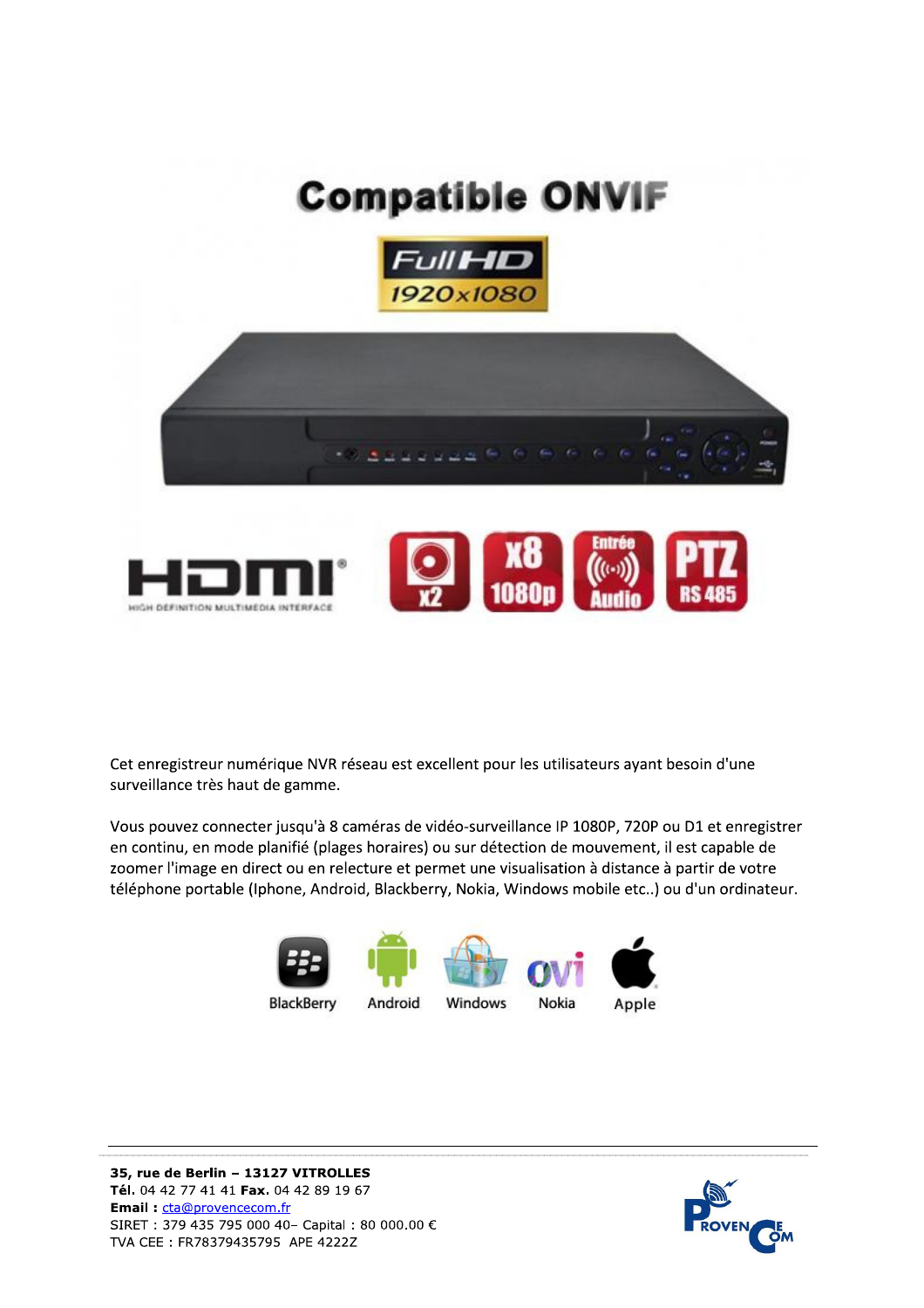## Description:

- Enregistreur numérique réseau NVR 8 canaux FULL HD 1080P  $\overline{\phantom{a}}$
- Compression d'enregistrement dernière génération H.264
- Vision à distance via Iphone, Android, Blackberry, Symbian, Windows mobile et PC j.
- Enregistrement en continu, sur plages horaires ou sur détection de mouvement (réglage de la sensibilité)
- Sauvegarde externe par port USB
- Contrôle multiple : télécommande & souris
- Sortie HDMI FULL HD
- Alerte via EMAIL
- Fonction Split permet de visualiser 4 ou 8 caméras simultanément
- Supporte 2 x 3000 Go  $\overline{\phantom{a}}$
- Plug and Play
- L'enregistreur numérique réseau NVR 8 canaux H.264
- La souris USB
- La télécommande IR
- Le kit de fixation des disques durs
- L'alimentation de l'enregistreur
- Le manuel d'utilisation  $\overline{\phantom{a}}$
- Le logiciel de visualisation à distance sur CD
- La garantie de 2 ans